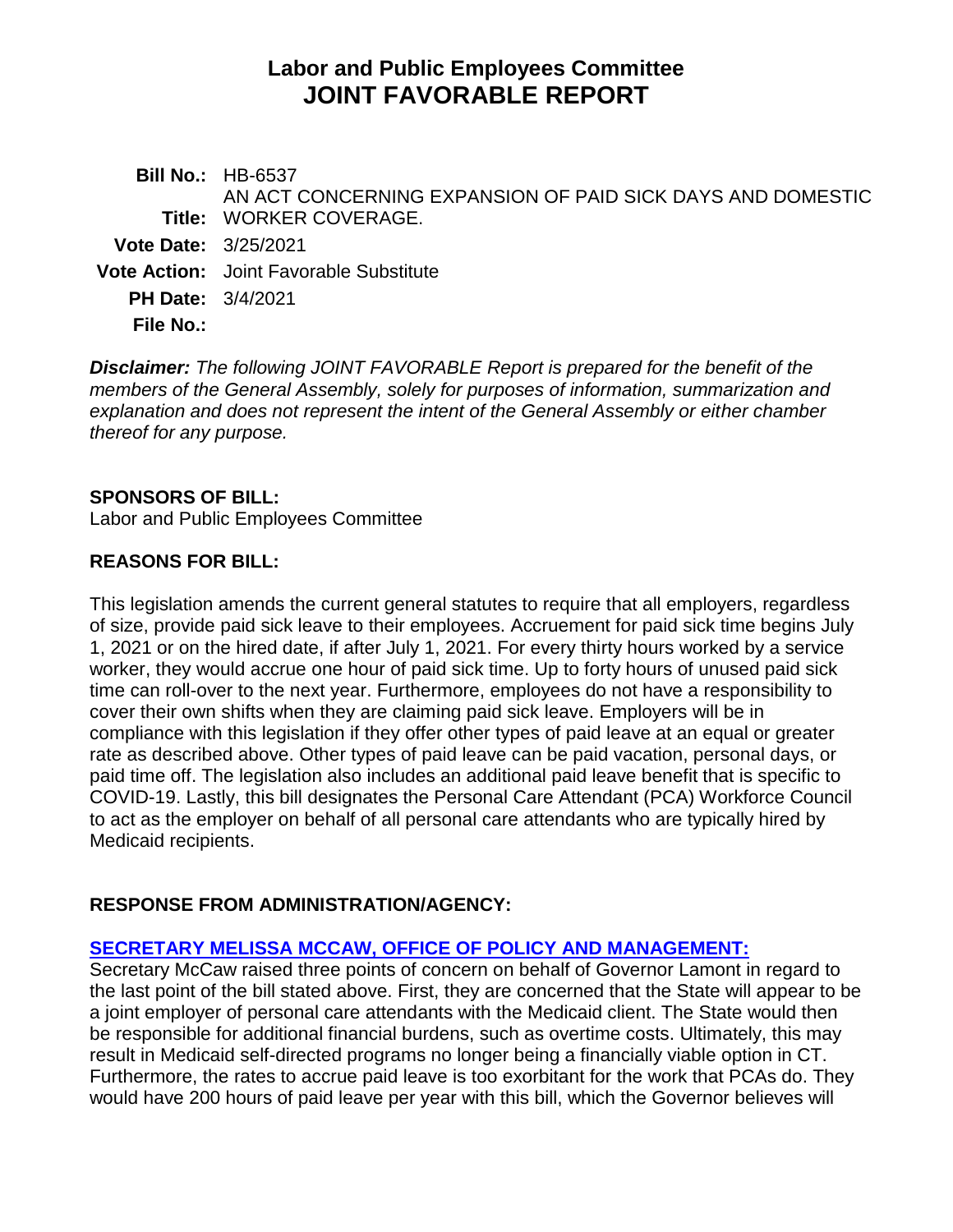risk access to care for Medicaid recipients. Lastly, Secretary McCaw argues that the current bill is too costly. The State pick up \$6.5 million per year for PCAs paid leave time. Ultimately, the Governor believes that the PCA Workforce Council is not the appropriate entity to administer a paid leave benefit and that PCAs already have adequate paid leave benefits in the form of 12 week-long federal paid leave.

## **[KURT WESTBY, DEPARTMENT OF LABOR, COMMISSIONER:](https://www.cga.ct.gov/2021/LABdata/Tmy/2021HB-06537-R000304-Westby,%20Kurt,%20Commissioner-Department%20of%20Labor-TMY.PDF)**

Commissioner Westby is in support of the raised bill and agrees that the contents of the bill will modernize the state's labor laws. The only concern was that the bill would have a significant fiscal impact on the DOL because it would require the agency to hire additional staff in our Wage and Workplace Standards Division as well as our Legal Division to accommodate the increased inquiries and complaints that would result.

#### **[TANYA HUGHES EXECUTIVE DIRECTOR](https://cga.ct.gov/2021/labdata/tmy/2021HB-06537-R000304-Hughes,%20Tanya,%20Executive%20Director-CHRO-TMY.PDF) [CHERYL SHARP, DEPUTY DIRECTOR](https://cga.ct.gov/2021/labdata/tmy/2021HB-06537-R000304-Hughes,%20Tanya,%20Executive%20Director-CHRO-TMY.PDF) [COMMISSION ON HUMAN RIGHTS AND OPPORTUNITIES](https://cga.ct.gov/2021/labdata/tmy/2021HB-06537-R000304-Hughes,%20Tanya,%20Executive%20Director-CHRO-TMY.PDF)**

The commission strongly supports this bill because of the disparate impact this has on people with disabilities, people of color and women. An expansion of paid leave, particularly during a devasting pandemic, will help members of these communities who require it most.

#### **[CONNECTICUT DEPARTMENT OF SOCIAL SERVICES:](https://www.cga.ct.gov/2021/LABdata/Tmy/2021HB-06537-R000304-CT%20Department%20of%20Social%20Services-TMY.PDF)**

The department does not support the Personal Care Attendant Workforce Council acting on behalf of all Medicaid participants who currently hire and manage their own personal care attendants. The Council and OPM negotiates and administers the PCA collective bargaining agreement with the union that represent PCAs,1999 SEIU-NE. Their specific role is collective bargaining and not designed to have any employer authority. In CT's "self-directed" programs, Medicaid participants are the employers. Shifting responsibilies from the Medicaid participant to the Council is inconsistent with the purpose and design of the self-directed program and negatively impacts the Medicaid participant's authority as an employer. There is also a financial risk to this decision since the state appears to be assuming employer responsibility. Funds are not currently in the DSS budget or in the Governor's proposed budget to fund an expansion of family and medical paid time off.

## **NATURE AND SOURCES OF SUPPORT:**

#### **[KATE FARRAR, REPRESENTATIVE, DEPUTY MAJORITY CAUCUS CHAIR, STATE OF](https://www.cga.ct.gov/2021/LABdata/Tmy/2021HB-06537-R000304-Farrar,%20Kate,%20Representative-Connecticut%20General%20Assembly-TMY.PDF)  [CONNECTICUT](https://www.cga.ct.gov/2021/LABdata/Tmy/2021HB-06537-R000304-Farrar,%20Kate,%20Representative-Connecticut%20General%20Assembly-TMY.PDF)**

The pandemic has taught us many things, especially about the gaps in public policies and the necessity for change. Our paid sick leave law applies only to certain hourly service workers whose employers have 50 or more employees. This barely protects the large number of workers who need it. Our statute leaves out a large portion of the hourly workforce employed by small businesses or who don't fit into the narrow definition of "service worker". It exempts non-profits, manufacturers and temporary or day laborers. Many people stepped up to help during this pandemic. Now it is our turn as the legislature to take action and enact these initial measures as permanent because workers and employers will continue to need access to paid sick leave. This is also a critical gender and racial justice issue with women and workers of color overrepresented in jobs that don't provide sick leave. This bill does the right thing by covering all workers for up to 40 hours of sick time, eliminating the waiting period for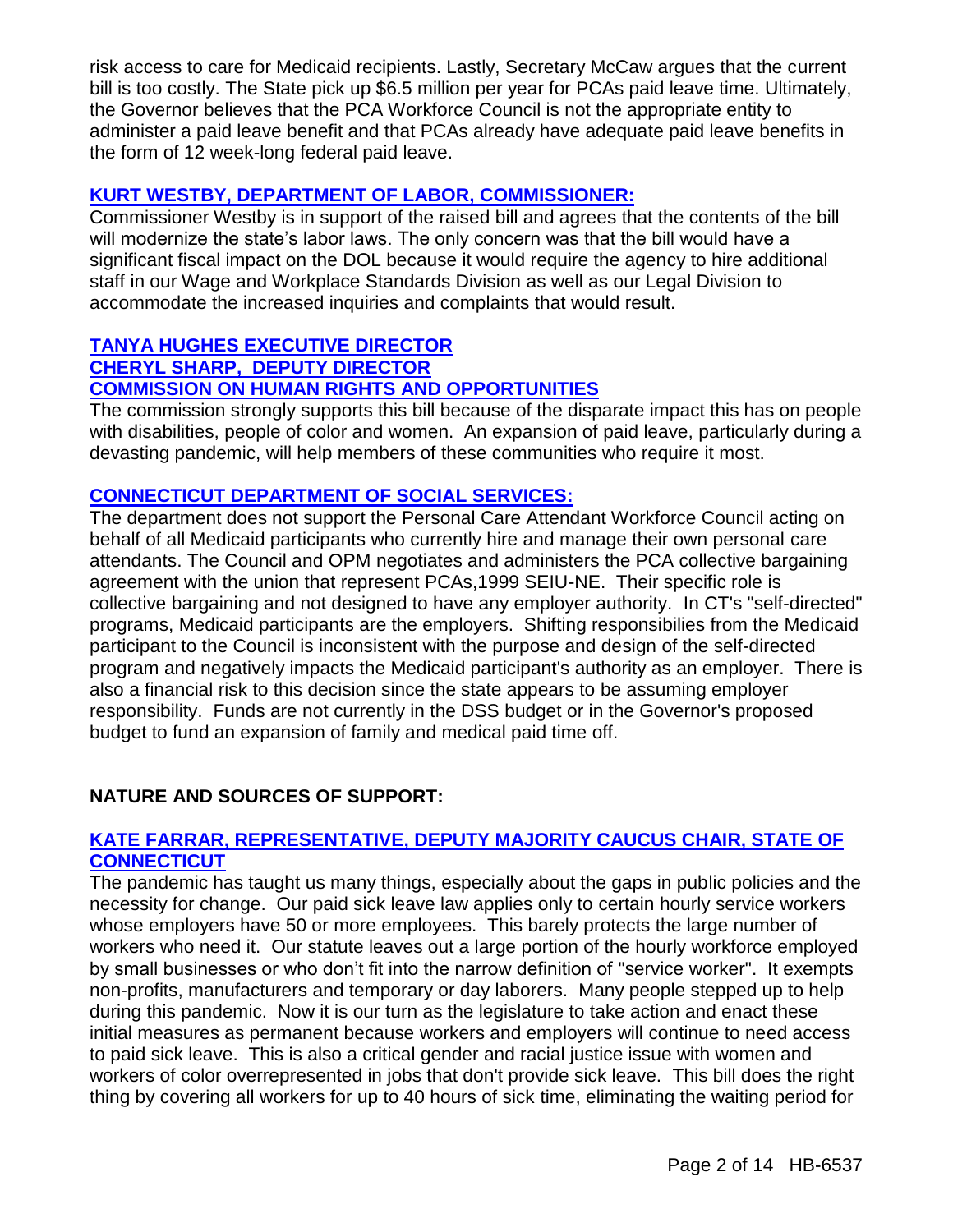an employee to use the paid sick days, meeting the definition of family for today's world, and addressing the need for continued pandemic sick leave

## **[STEPHEN ANDERSON, PRESIDENT, SEIU LOCAL 2001](https://www.cga.ct.gov/2021/LABdata/Tmy/2021HB-06537-R000304-Anderson,%20Stephen,%20President-CSEA%20SEIU%20Local%202001-TMY.PDF)**

After the year we experienced and the challenges we faced and will continue to face because of the COVID-19 virus, there should be no debate as to the necessity of this bill. Removing the employers size threshold, job classification list, eliminating the waiting period and including all types of structures/relationships in the use of paid sick days, as well as providing pandemic-related sick leave, will make the State stronger while respecting the sacrifices and commitments of these working people. When it comes to basic labor protections afforded most workers over the past 60 years, domestic workers have been invisible. Domestic workers will no longer have to choose between keeping themselves and those around them safe and healthy.

## **[MARIANNE BELLESORTE, FAMILY VALUES WORK](https://cga.ct.gov/2021/labdata/tmy/2021HB-06537-R000304-Bellesorte,%20Marianne,%20National%20Implementation%20Dir.-Family%20Values%20-%20Work-TMY.PDF)**

Valuing caregiving and enabling people to be good providers and family members is key to achieving racial, gender and economic equality. Too many workers have not had access to a single sick day throughout the entire pandemic due to exemptions from the state's law or from the federal Families First Coronavirus Response Act. They are least likely to have access to sick days and are on the frontline of the pandemic, including women of color and people of color who make up the majority of domestic and essential workers.

When they face illness, they must choose between caring for themselves and those they love or keeping their jobs. This decision ripples out beyond any one worker or family, especially in a pandemic. Pressuring employees to work through illnesses without adequate time to recover causes productivity losses for business, and health consequences for workers. The paid sick day laws should be brought up-to-date by removing the employee size and job classification from paid sick day legislation, allowing workers to use the paid sick days they have accrued immediately, including all people considered 'family' and providing pandemic related sick time and COVID specific leave.

#### **[JAMES BHANDARY-ALEXANDER,](https://cga.ct.gov/2021/labdata/tmy/2021HB-06537-R000304-Bhandary-Alexander,%20James,%20Legal%20Director-Solomon%20Center%20for%20Health%20Law%20-%20Policy-TMY.PDF) MEDICAL- LEGAL DIRECTOR, LEGAL [PARTNERSHIP PROGRAM, SOLOMON CENTER FOR HEALTH LAW AND POLICY,](https://cga.ct.gov/2021/labdata/tmy/2021HB-06537-R000304-Bhandary-Alexander,%20James,%20Legal%20Director-Solomon%20Center%20for%20Health%20Law%20-%20Policy-TMY.PDF)  [YALE LAW SCHOOL](https://cga.ct.gov/2021/labdata/tmy/2021HB-06537-R000304-Bhandary-Alexander,%20James,%20Legal%20Director-Solomon%20Center%20for%20Health%20Law%20-%20Policy-TMY.PDF)**

Domestic workers have struggled for many years to raise labor standards and achieve equality with other workers. Federal law excluded them from minimum wage and maximum hour provisions, from occupational safety, and provisions in their legislation. They were also excluded from discrimination protections. CT convened a Task Force on Domestic Workers in 2015 which issued a strong set of recommendations for change in January 2016. By a bipartisan vote, CT took an important step in including domestic workers in discrimination protections. Through experiences of dealing with low income people, he has learned there is not a population for whom the protection of law is more remote or accessible than domestic workers. Even where rights exist on paper, such as minimum wage and overtime, the rights are likely to be unknown and practically unenforceable. The DOL is not adequately staffed to outreach this group. There are no more than 3 or 4 lawyers in the state who will take on such a case. This bill takes a cautious, but critical step in solving the lack of knowledge among employers as to what their rights and responsibilities are. It allocates resources to the DOL to work with domestic worker organizations to educate their members about workplace rights. Training employers and employees will have an impact on basic working conditions and generate ideas on how to extend the rule of law and the standards established.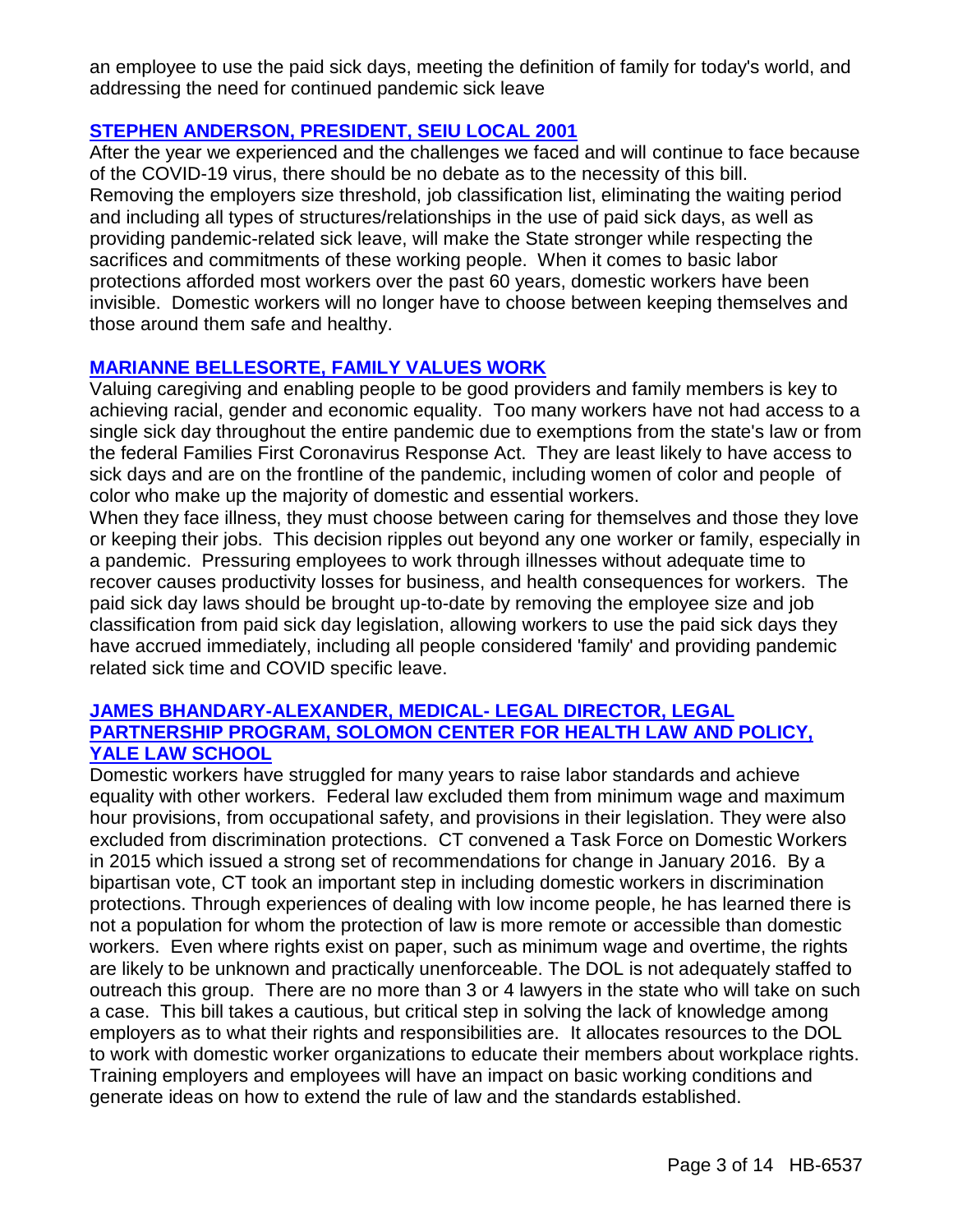## **[BLACK AND BROWN UNITED](https://www.cga.ct.gov/2021/LABdata/Tmy/2021HB-06537-R000304-Black%20and%20Brown%20United%20in%20Action-TMY.PDF) IN ACTION**

Domestic workers comprise a significant part of the global workforce in informal employment and are the most vulnerable group of workers. These workers allow others to participate in the workforce. During the pandemic, the need for paid time off has never been clearer as the safety of domestic workers are threatened simply by going to work. It is a critical component of the government's response to COVID. By guaranteeing paid sick days to everyone, people will not have to sacrifice their financial security and well-being. They will be able to take the time needed for testing and quarantines. They recommend removing the thresholds and job classification list outlining existing law and require all employers, regardless of size or industry, to provide up to 40 hours of paid sick time per year. The waiting period to accrue and use paid sick leave from 680 hours immediately after commencement of employment should be reduced. All types of family structures should be included, including spouses, children of any age, grandparents, grandchildren, siblings, and any individual related to the employee by blood or affinity who is the equivalent of family. Provide pandemic-related sick leave as well as an additional 80 hours of COVID-19 specific leave. This should be used when a worker's place of work or child's school/place of care is closed by public health officials for a public health emergency and provide an additional 80 hours of paid sick time for COVID-19 related purposes as long as there is a federal tax credit.

## **[CAROL BLACKBURN, PCA, SEIU HEALTHCARE](https://cga.ct.gov/2021/labdata/tmy/2021HB-06537-R000304-Blackburn,%20Carol,%20PCA-SEIU%201199%20NE-TMY.PDF)**

As a PCA worker in Norwich, she urges passage of this bill in order to receive the respect and benefits all caregivers deserve. She is caring for her mom, a retired registered nurse who now requires assistance in every aspect of her life. This is the work of a professional caregiver and yet they are not treated as such. This is a very physical job. Her income is not just for her, but for her mother' needs as well. PCAs spend all day caring for others but are not offered health insurance for when an emergency arises for them. They would be able to deliver better care and focus completely on the people they they care for if there was not the worry about their own well-being. This bill can help right this wrong.

## **[LUCAS BLINN, PCA, SEIU HEALTHCARE,](https://cga.ct.gov/2021/labdata/tmy/2021HB-06537-R000304-Blinn,%20Lucas,%20PCA-SEIU%20District%201199%20NE-TMY.PDF) [SHOMIT SENGUPLA, SEIU HEALTHCARE, DISTRICT 1199 NE](https://cga.ct.gov/2021/labdata/tmy/2021HB-06537-R000304-Sengupta,%20Shomit,%20PCA-SEIU%20District%201199%20NE-TMY.PDF)**

They both submitted very similar testimony. They earn barely enough to live and support a family or are able to save for retirement. If they must miss work, they lose an entire shift's pay. Clients don't even need a reason if they want to cancel at the last minute. As DSS providers, they are paid a higher hourly wage and is paid regularly by a payroll agent, Sunset Shores. The testimony said other workers, paid by Allied Community Resources pay their employees late. The workforce is comprised primarily by women of color. Two weeks ago, Lucas Blinn took a rest in a civil disobedience in solidarity with everyone that was paid late. An injury to one is an injury to all. Being paid on time is a privilege he doesn't take for granted, but they don't have paid sick leave which forces workers to often go back to work sooner than they should. They are asking to receive the basic human rights that are long overdue: to be paid on time and be eligible for health insurance.

#### **[NICOLE BONOGIOVANNI, PCA, SEIU HEALTHCARE, SEIU 1199 NE](https://cga.ct.gov/2021/labdata/tmy/2021HB-06537-R000304-Bongiovanni,%20Nicole,%20PCA-SEIU%201199NE-TMY.PDF)**

She is caregiver for 3 people and works 73 hours a week. Two of them are total care and do not move at all, and the third is non-verbal. She cares for all their needs which takes a lot of energy and the job is very intimate. Her clients are vulnerable and she cares for them with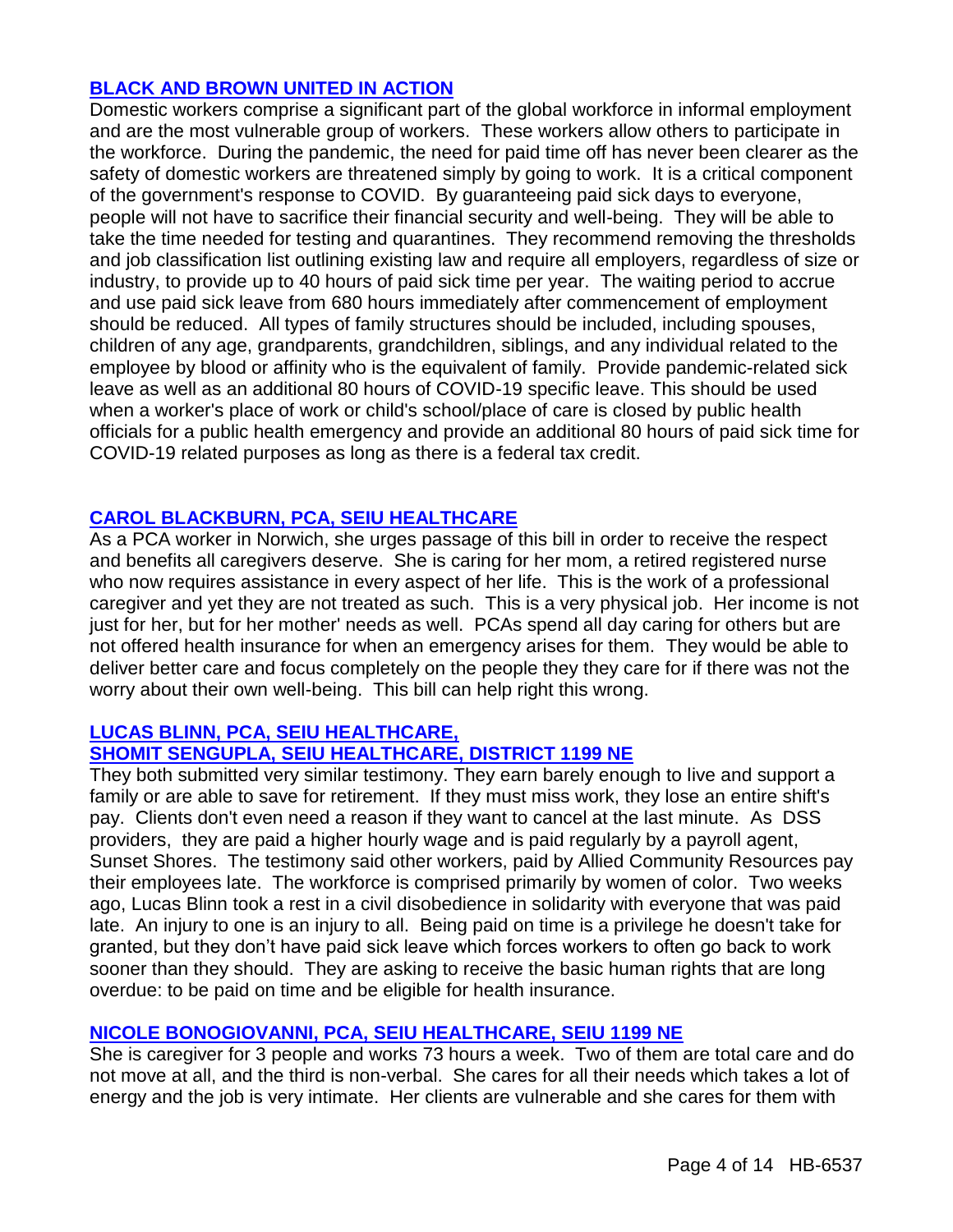love, respect and mutual trust which they deserve. She makes too much to qualify for Husky, but she can't afford to purchase insurance, and doesn't have any paid time off. All this means is she can't afford to get sick. Last June, when she was having a hard time breathing, she was taken to the hospital via ambulance and diagnosed as having a mild heart attack. She was hospitalized for 3 days and lost 5 days of pay. She couldn't take off longer to fully recuperate. She now has a bill of \$23K that she can't pay. This is ½ her annual salary. One of her clients tested positive for COVID last week and after being tested, found she also had the disease. She will be out of work for 14 days and is worried about the costs should she have to be hospitalized. She is not the only one in this impossible situation. They need paid sick days. They are for the most part vulnerable and all they ask is to be able to take care of themselves should it become necessary.

## **LYNN CAMPBELL, [EXECUTIVE DIRECTOR, ARCHDIOCESE OF HARTFORD, OFFICE](https://cga.ct.gov/2021/labdata/tmy/2021HB-06537-R000304-Campbell,%20Lynn,%20Executive%20Director-OCSJM-TMY.PDF)  [FOR CATHOLIC SOCIAL JUSTICE MINISTRY](https://cga.ct.gov/2021/labdata/tmy/2021HB-06537-R000304-Campbell,%20Lynn,%20Executive%20Director-OCSJM-TMY.PDF)**

Domestic workers have historically fallen in a work classification that has excluded them from many worker rights. Removing the size threshold and job classification lists outlined in existing law and requiring all employers no matter what size or industry to provide up to 40 hours of paid sick time would impact domestic workers positively. The pandemic has made this even more critical than ever. The majority of domestic and essential workers are women and people of color who are the least likely to have access to paid sick days as they continue to work on the frontlines of the crisis. Workers quarantining or caring for a sick family member were told there would be no job for them when they returned. We can and must do better to protect our workers.

## **[CARLA ESQUIVEL, MEMBER OF COMMUNITY, STAMFORD RESIDENT](https://cga.ct.gov/2021/labdata/tmy/2021HB-06537-R000304-Esquivel,%20Carla,%20Domestic%20Worker-TMY.PDF)**

Caretakers, nannies, house cleaners and home care workers do the work that make all others work possible. They keep homes safe and clean, help raise and educate the next generation and support the elderly and people with disabilities to live with dignity. Despite this, they have been excluded from almost all labor rights. This resulted in widespread poverty, wage theft and discrimination. The majority of workers and employers are unaware of their rights and responsibilities under the U.S. DOL rules issued in 2013. This will create a program where workers would be educated and assured that they would be earning the wages they deserve.

## **[EDITH CARAPIA, MEMBER, UNIDAD LATINA EN ACCION](https://cga.ct.gov/2021/labdata/tmy/2021HB-06537-R000304-Carapia,%20Edith-Unidad%20Latina%20en%20Acci-n-TMY.PDF)**

She has worked for 10 years cleaning schools and offices. She was one of the first cases of COVID-19 and experienced discrimination "as if she had leprosy", and to this day has been laid off and unemployed. She was not entitled to sick days and fell into a gigantic financial hold that she cannot escape. COVID weakened her so much she still has severe anemia. Doctors warned her if she doesn't improve, it could be a path to leukemia. Had he had the right to Paid Time Off, they never would have laid her off and today she could have job security and better heath. This bill is important for the health of all. It is a matter of human rights and life.

## **[JOHN L. CATTELAN, EXECUTIVE DIRECTOR, CT ALLIANCE OF YMCAs](https://cga.ct.gov/2021/labdata/tmy/2021HB-06537-R000304-Cattelan,%20John,%20Executive%20Director-Connecticut%20Alliance%20of%20YMCAs-TMY.PDF)**

Although they are not against the bill, they have concerns regarding the timing of the legislation because of the significant disruption YMCAs have faced during the pandemic. This proposal could place a financial burden on nonprofit organizations. The YMCAs across the state have incurred \$30million in financial losses during the pandemic and had to close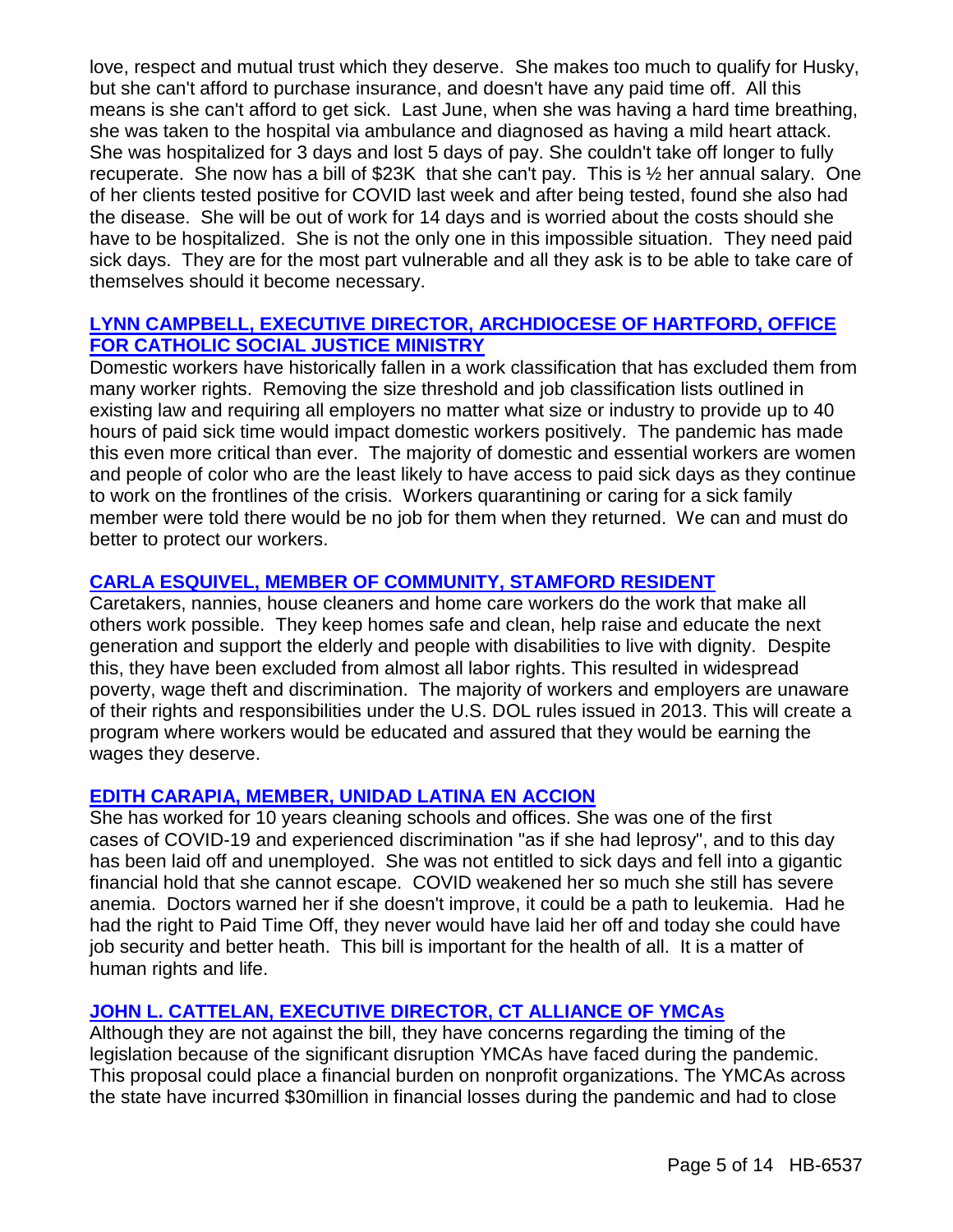their facilities for 3 months and since then, only 30 of their members have returned. The residential camps were not allowed to open this past summer, resulting in significant financial loss. They had to limit the number of children allowed to attend child care programs while still maintaining their staffing. Despite decreasing revenues, they had to invest in PPE and other safety measures. Child development programs are already unaffordable and increasing cost will make these programs more expensive and they will be forced to raise costs. They ask if this legislation continues which will increase their cost, that reimbursements for child care programs be increased at the same rate. Non-profit communities are struggling and now is not the time to pass this legislation because of the financial impact it will have. They ask it to be delayed until the state is fully recovered from the negative impact cause by the pandemic.

## **[FATHER JOHN COONEY, PRIEST \(RETIRED\) NAUGATUCK VALLEY PROJECT](https://cga.ct.gov/2021/labdata/tmy/2021HB-06537-R000304-Cooney,%20John,%20Father-TMY.PDF)  [MEMBER, LITCHFIELD RESIDENT](https://cga.ct.gov/2021/labdata/tmy/2021HB-06537-R000304-Cooney,%20John,%20Father-TMY.PDF)**

Fr. Cooney's written testimony gave his thoughts about domestic workers and their importance to the State. They are a vital and growing segment of the CT labor force. Although they usually work in isolation, they are not well protected by our labor laws. There are scores of domestic workers being cheated out of the pay due them by being underpaid or not paid at all. They deserve protection from the government in practice, not merely in theory, by funding an adequate number of DOL labor investigations to investigate their claims of unjust treatment. In considering an expansion of paid sick days, we should not exclude an entire classification of workers, especially these domestic workers.

## **[WENDY DE LA CRUZ, MEMBER, UNIDAD LATINA EN](https://cga.ct.gov/2021/labdata/tmy/2021HB-06537-R000304-de%20la%20Cruz,%20Wendy-Unidad%20Latina%20en%20Acci-n-TMY.PDF) ACCION, NEW HAVEN RESIDENT**

As a single mother or two who has suffered in severe poverty and health, the pandemic has been especially difficult for her because she and her children both contracted COVID and she was out of work. People do not want to allow workers in to clean their homes now, and work has drastically dropped, reaching a point of zero income. They call these workers 'domestics', as if they were things and not people. This implies they are animals/savages/slaves that must be domesticated. They are not servants of "white masters". They are domestic workers and as workers, deserve labor rights and laws that protect them. Without this, they continue to be unfree, just as their grandmothers were in the era of racial segregation and slavery. They are indispensable but are forgotten.

#### **[NORMA DeLEON, MEMBER, UNIDAD LATINA](https://cga.ct.gov/2021/labdata/tmy/2021HB-06537-R000304-de%20Leon,%20Norma-Unidad%20Latina%20en%20Acci-n-TMY.PDF) EN ACCION, NEW HAVEN RESIDENT**

She is a single mother of 5 who had emergency surgery a year ago and had no sick leave or medical insurance. She could not work for a month after surgery and her employer did not pay her for those days. While recovering, she still had to cook and clean and care for her 5 children. This caused a financial mess and it took months to get up to speed on her bills. They are asking that the law be changed so all companies provide the benefit of paid sick days so all workers would have the same rights. The pandemic has made this more important than ever. Latino and black communities are dying as if they were slaves. For every white who dies, eight latinos and 10 africans die. The General Assembly's silence is complicit and the lack of inaction shows little respect for their lives. You have the power to change this inequitable system. It will be the people who work in the fields, supermarkets, who clean the hospitals, who care for your children and grandparents who will remember you as heroes or as tyrants.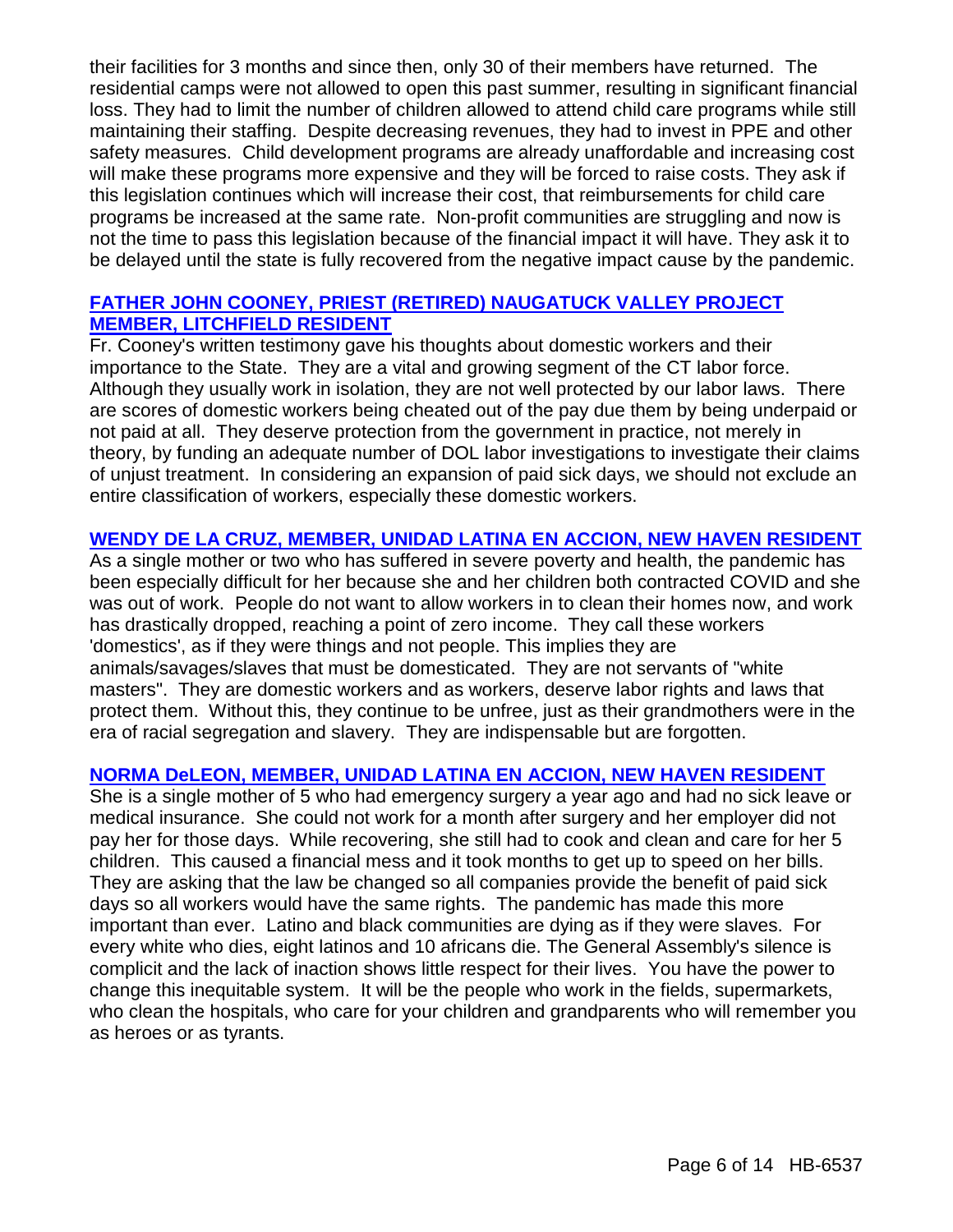## **[DANIELLE DELMONACO, PCA, SEIU HEALTHCARE, DISTRIT 199 NEW ENGLAND](https://cga.ct.gov/2021/labdata/tmy/2021HB-06537-R000304-Delmonaco,%20Danielle,%20PCA-SEIU%201199%20NE-TMY.PDF)**

Her mom also testified earlier on this issue. She is asking that Allied be responsible for missed pay and extend paid sick leave to PCAs. In nearly 4 years, there was nothing but problems and her pay has been late or incorrect 53 times. When she called them, she was put on hold for hours, and then told they "can't confirm receipt of the timesheet." This means she couldn't pay her bills and was unable to meet the down payment on a car. Each time, she and her mom felt the work she did and the care received was not valued by Allied. They are tired of being treated like second-class caregivers. They take their jobs seriously and work with pride. They should be treated as professionals. This means getting paid on time, earning a living wage and that basic needs like paid sick days are provided.

#### **[TERRY FITZGERALD, ENFIELD RESIDENT](https://cga.ct.gov/2021/labdata/tmy/2021HB-06537-R000304-Fitzgerald,%20Terry-TMY.PDF)**

No one should have to worry about choosing to care for themselves or a loved one and not being able to pay bills due to lost income. It was especially important to her because it allowed to take time off to care for her mother after an illness. Without it, she would have needed to bring in and pay help for care. It was a great relief and comfort to her and her family that she was with someone she knew which resulted in a quicker recovery. As someone who works in the non-profit sector, she knows that the majority of families they work with are essential workers that are not provided paid sick days, or they work multiple jobs that don't allow the accrual of time to be eligible for paid time off. Many of these families are headed by women of color. This bill expands upon existing law and ensures access to necessary paid time off for all families to best care for themselves without the devastating loss of income.

#### **[GUADALUPE GARCIA, MEMBER, UNIDAD LATINA EN ACCION](https://cga.ct.gov/2021/labdata/tmy/2021HB-06537-R000304-Garcia,%20Guadalupe-Unidad%20Latina%20en%20Acci-n-TMY.PDF)**

After 14 years she lost her job as a cleaner in a hotel. She earned a good wage and was provided with health insurance and benefits. March 13th marked the anniversary since she lost her job and she received no assistance or help from her employer or government assistance. Since that time, she has survived month by month as a domestic worker for a few clients at less than 20 hours a week. She is paid \$50/week for house cleaning and the average time per house is 6 hours of work. This is less than the minimum wage. Getting from one house to another by bus sometimes takes more than an hour and she is not compensated for that time. In addition, the pandemic made her lose clients because people fear she will bring the coronavirus into their homes. They treat her "like a pariah, like Nazi's treated Jews in the ghettos of the Second World War." She contracted COVID in December and in that month, no one in her household was able to work in order to quarantine. They "almost died of hunger". They never received solidarity from anyone and could not collect unemployment. Without domestic workers, many of you would not be able to go out to work. You would not have someone to take care of your children or elderly. These workers help you to have a stable economy. She wants to have this same stability provided to her children with the same good life you provide your children.

#### **[LAURA GARCIA, CHAPINAS UNIDAS, NORWALK RESIDENT](https://cga.ct.gov/2021/labdata/tmy/2021HB-06537-R000304-Garcia,%20Laura,%20Leader-Chapinas%20Unidas-TMY.PDF)**

She submitted a photo of her on Matias, who died in her womb at 39 weeks of pregnancy. She speaks for all the women who have suffered discrimination for not having access to health insurance or paid sick days. Last November, her son died because the health clinic refused to listen to her concerns. Despite all the consequences that arose due to medical malpractice during that time she had to keep working. She couldn't afford to lose her job. Since she had no paid sick leave, she could not stop going to work. Consequently, she had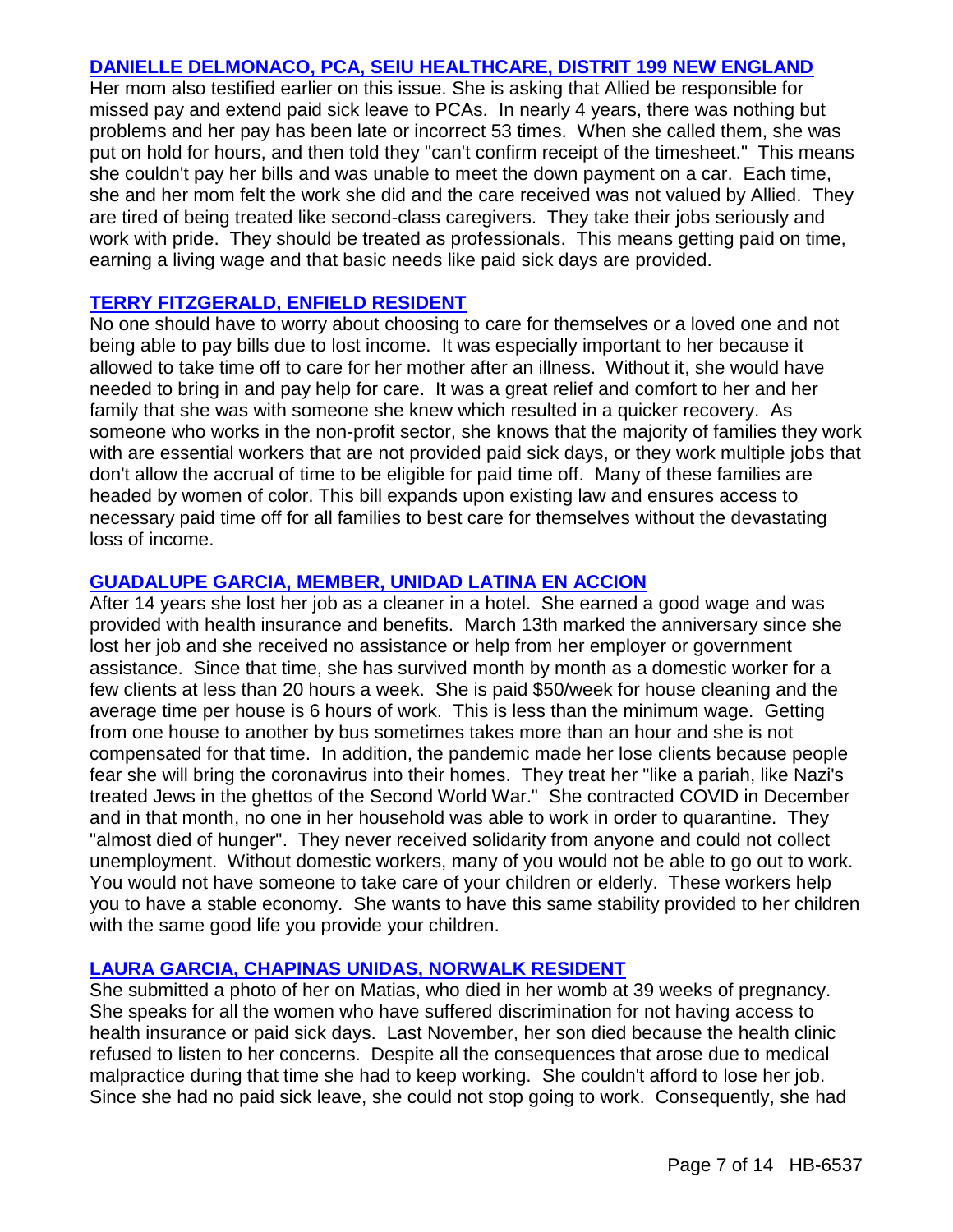complications due to preeclampsia because she did not have time to restore her body and heal. To this day she has purple fingers, her nails peel like paper, and pain in her lower back which is getting worse. If she had paid sick leave, these conditions may have been different. Put yourselves in the shoes of thousands of people who are forced to pretend they are healthy because they can't take time off. It is time to be valued for who you are...hardworking people who are strong and honest. The ones who work to take care of your houses and the most precious things in your life, your children. They deserve to be cared for in a dignified way as human beings. CT's Paid Family Leave is not available to undocumented workers like her. It is time for a change.

#### **[MADELINE GRANATO, POLICY DIRECTOR, CWELF](https://cga.ct.gov/2021/labdata/tmy/2021HB-06537-R000304-Granato,%20Madeline,%20Policy%20Director-CWEALF-TMY.PDF)**

In 2011, CT became the first state in the nation to require certain employers to provide employees with 40 hours of paid sick time per year. Since then, more than 15 states have followed suit. Now, 10 years after the law's passage and in the midst of a global pandemic, CT has not updated the law to make it more inclusive and improve the statute. With the requirement of 50 or more employees, this excludes a large portion of the hourly workforce employed by small businesses or who don't fit into the narrow definition of "service worker" as outlined in the law. It also excludes non-profits, manufacturers and temporary day laborers. Domestic workers, the majority of whom are women of color, are also left out. Before the COVID-19 crisis, gaps in access to paid sick leave forced workers to often forgo critical medical treatment for themselves or their family members and go to work sick, potentially worsening their illness and infecting co-workers. As CT continues to respond to the pandemic, it is time to examine and improve existing policies that support and uplift the economic security of workers. Healthy workers are essential to a successful business and a thriving economy. Access to paid sick leave leads to improved worker productivity and performance and reduces turnover which improves a business's bottom line. It should cover all workers, reduce the waiting period to accrue and use paid sick leave, include all type of family structures and relationships, provide pandemic-related sick leave as well as an additional 80 hours of COVID-19 specific leave. They urge passage.

#### **[ANGEL HAWES, SEIU HEALTHCARE, DISTRICT 1199 NEW ENGLAND](https://cga.ct.gov/2021/labdata/tmy/2021HB-06537-R000304-Hawes,%20Angel,%20PCA-SEIU%201199%20NE-TMY.PDF)**

She is a PCA and acts as a lifeline for someone with disabilities. If PCA workers are considered "essential", why don't they have any of the benefits that would allow them to have their own health insurance, retirement or paid sick days? How can they care for the health and safety of their consumers if they are forced to choose between working sick or going without pay? PCAs don't just work paycheck to paycheck, they work a paycheck or two behind. Even a couple of days without pay can have a huge impact. Landlords don't care if they are sick; they want their money. If the State really valued their work, they would have paid sick leave, health insurance and all the other basic rights that would allow them to care for themselves and their consumers. The majority of PCAs are black and brown women and they should not have to choose between health and a paycheck. That is slavery. They don't want to be called "essential" but treated as expendable. Please pass this bill.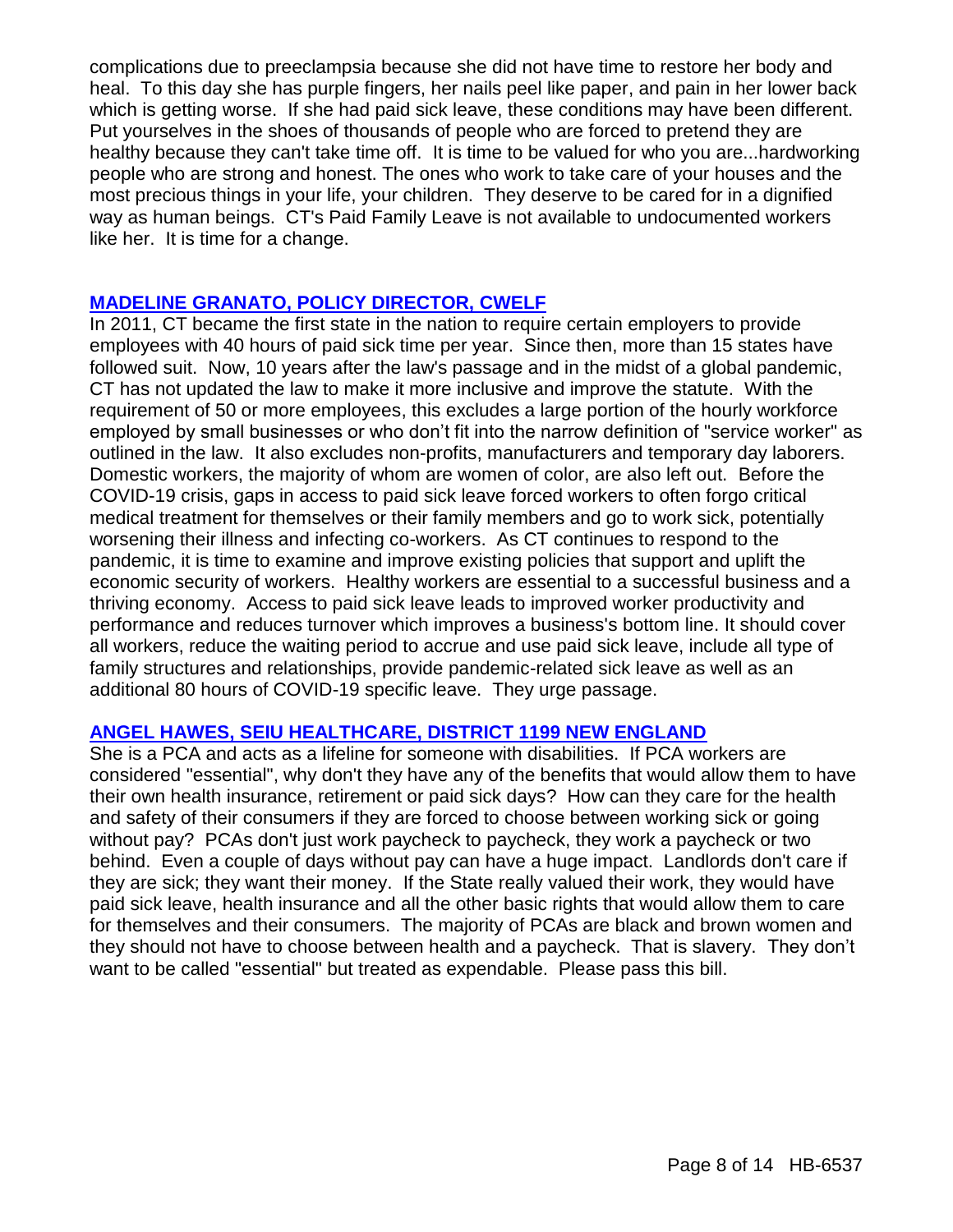## **[PAM HUNT, PERSONAL CARE ATTENDANT, SEIU HEALTHCARE, SEIU 1199 NE](https://cga.ct.gov/2021/labdata/tmy/2021HB-06537-R000304-Hunt,%20Pamela,%20Personal%20Care%20Attendent-SEIU%201199NE-TMY.PDF)**

Her son was born without a heartbeat and diagnosed with a condition called Patau Syndrome. He is now deaf, blind, non-verbal and has cognitive disabilities. She fought for his life since he was born and is fighting for him now. He requires 24- hour care, yet she only gets paid \$15/hour for only 8 hours a day. It is challenging when it takes \$73,000/year to take care of a family of 4. Without paid sick leave, she cannot get sick or take a day off to take care of herself. She is a cancer survivor as well as a COVID survivor who supports her son with significant disabilities, yet she doesn't get health insurance through her job and private insurance is too expensive. She makes too much to qualify for HUSKY. She must stay healthy yet the stress and fear of getting sick is having an adverse impact on her wellbeing. Who is going to care for her son if she should die? They should not have to fight for what should be basic human rights, such as health insurance and living wages.

#### **[NELLI JARA, COORDINATOR, CONNECTICUT WORKER CENTER](https://cga.ct.gov/2021/labdata/tmy/2021HB-06537-R000304-Jara,%20Nelli,%20Coordinator-Connecticut%20Worker%20Center-TMY.PDF)**

She is originally from Ecuador with a bachelor's degree in social work. The mother of 2 is a cancer survivor who has been here for over 24 years, working at caregiver jobs that didn't provide any benefits. During the 19 years providing love and care to many families and caring for her own family, including her two children, she had many surgeries to fight her cancer. For several years now, she has been a community organizer in Fairfield County trying to support domestic workers gaining better employment rights, to learn self-advocacy and civic engagement, and during this past pandemic year, providing emergency assistance at the CT Worker Center. Because of their immigration status, and the fact that they didn't speak English, they often don't feel comfortable going to the DOL. It is really important for our community to ensure that the DOL has adequate resources to support all workers and be able to have the capacity to work with communities and organizations like theirs. They need the backup and support of the DOL to assist in carrying out their work. We need to come together to improve the quality of life for our domestic workers, recognize them and support these bills to work together for the benefit of all.

#### **[CARMEN LANCHE, EXECUTIVE DIRECTOR, COMUIDADES SIN FRONTERAS CSF –](https://cga.ct.gov/2021/labdata/tmy/2021HB-06537-R000304-Lanche,%20Carmen,%20Executive%20Director-Comunidades%20Sin%20Fronteras-TMY.PDF) CT, [COALITITION OF THE NATIONAL DOMESTIC WORKERS ALLIANCE](https://cga.ct.gov/2021/labdata/tmy/2021HB-06537-R000304-Lanche,%20Carmen,%20Executive%20Director-Comunidades%20Sin%20Fronteras-TMY.PDF)**

This bill permits additional sick days when public health requires a workplace, like a school, to be closed down due to public health issues. This includes domestic workers who would not have to decide whether to work and risk themselves to illness or have income. The current bill is not enough. Only companies with 50+ workers are required to provide 5 days of paid leave. It would give all workers the same rights and provide an additional 10 days when a worker becomes ill with COVID-19. We all deserve to work and live with safety and dignity.

#### **[SHERRY LEIWANT, CO-PRESIDENT, A BETTER BALANCE](https://cga.ct.gov/2021/labdata/tmy/2021HB-06537-R000304-Leiwant,%20Sherry,%20Co-President-A%20Better%20Balance-TMY.PDF)**

While CT's law was a landmark bill when passed in 2011, it is now outdated compared to other state programs and leaves far too many workers behind. Based on growing research confirming that comprehensive state and local paid sick time laws work well for employees, employers and the larger community, CT should take immediate steps to bring its paid sick leave law into line with other paid sick time laws around the country covering all workers who lack this important protection. Rather than harming business, these laws have led to savings by successfully reducing work turnover, boosting worker well-being and productivity, preventing the costly spread of illness, and leveling the playing field among businesses. This would make paid sick leave a labor standard for all workers regardless of business size or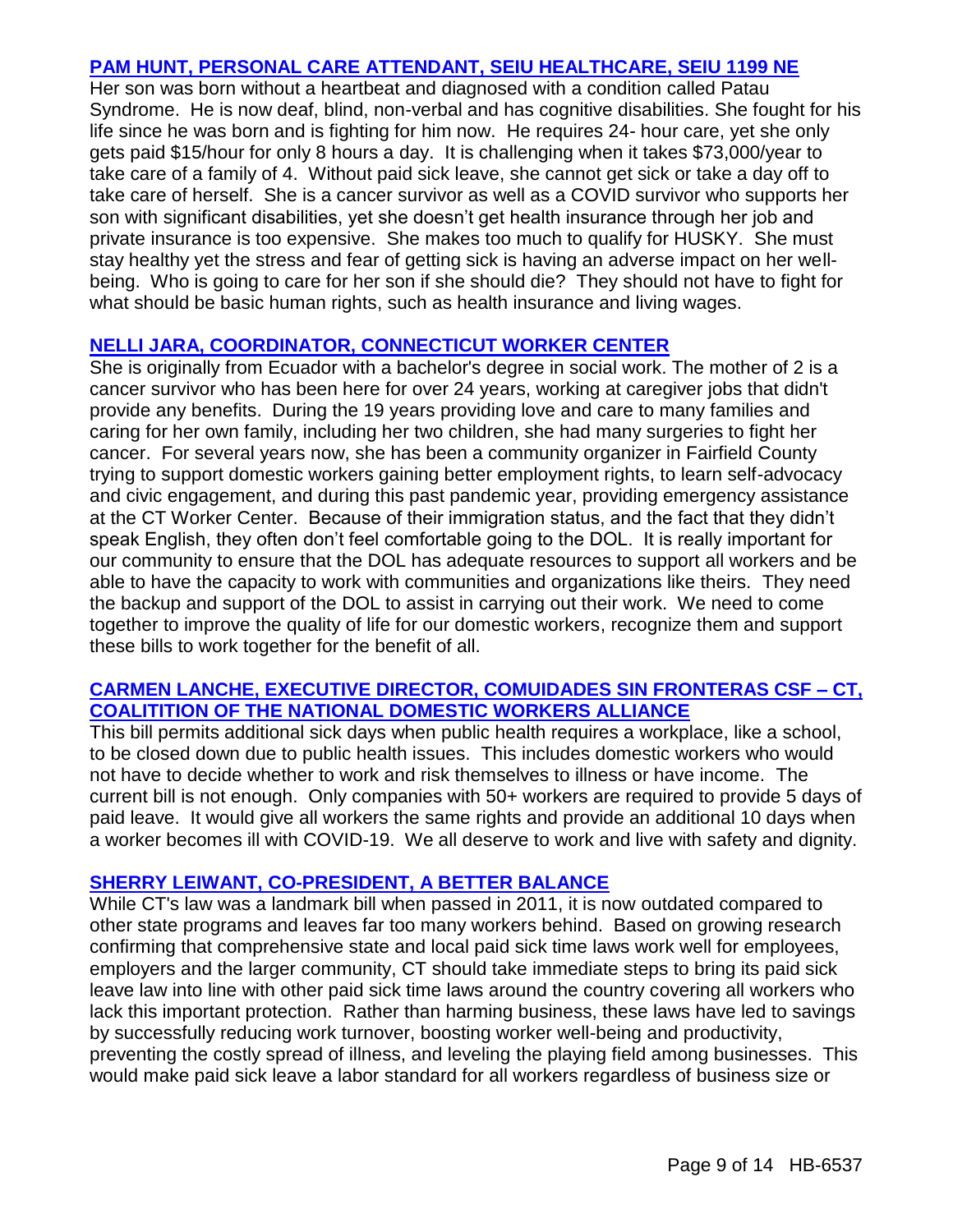profession and adopt the same inclusive family definition as the paid family and medical leave programs.

## **[JULIO LEON, STUDENT, UCONN SCHOOL OF SOCIAL WORK](https://cga.ct.gov/2021/labdata/tmy/2021HB-06537-R000304-Leon,%20Julio,%20Student-UConn%20School%20of%20Social%20Work-TMY.PDF)**

This pandemic has confirmed and exposed the many disparities and inequities within the economic and health care system. Workers without paid sick days are more than twice as likely to seek emergency room care for themselves, a child or a relative because they can't take time away from work during normal business hours to obtain routine care which leads to higher health insurance costs and medical expenses. Paid sick leave is a critical racial justice issue. Workers of color are overrepresented in industries that do not provide paid sick days and are far more likely to lack access to the benefit than white workers. This bill will strengthen CT's existing law and include all types of family structures and relationships and also provide pandemic-related sick leave.

## **[SAL LUCIANO, PRESIDENT, AFL-CIO](https://cga.ct.gov/2021/labdata/tmy/2021HB-06537-R000304-Luciano,%20Sal,%20President-Connecticut%20AFL-CIO-TMY.PDF)**

Workers can only use paid sick time for a child up to the age of 1 or a spouse, defined as husband or wife. The law doesn't include time to care for extended or chosen family and leaves out workers who care for loved ones outside of the traditional "nuclear" family. During the pandemic, access to paid sick leave has been more critical than ever. The majority of workers are women and people of color who are less likely to have paid sick days as they continue to work on the frontlines of the crisis. Being able to use sick time to quarantine after an exposure or to recover from the virus has been an essential part of reducing transmission. There has never been a more important time to make sure everyone has access to paid sick days.

## **[CLAIRE MARTIN, PCA SEIU HEALTHCARE](https://cga.ct.gov/2021/labdata/tmy/2021HB-06537-R000304-Martin,%20Claire,%20PCA-SEIU%201199NE-TMY.PDF) LOCAL 1199 NE**

Without paid sick leave, PCAs don't have any good choices when they become ill. Throughout the pandemic, there was staffing trouble due to illness or potential COVID infection. She cracked a rib while transferring her customer and had 3 trips to the hospital. She had no financial help and relied on her friends/roommate to support her, not only for her day-to-day expenses and rent, but also for her insurance bill! This inhumane system has been imposed on essential workers and yet these services are not prioritized. This bill would make PCA's lives less vulnerable and allow them to have more control over their lives and future.

## **[MELISSA McCAW, SECRETARY, OFFICE OF POLICY AND MANAGEMENT, STATE OF](https://cga.ct.gov/2021/labdata/tmy/2021HB-06537-R000304-McCaw,%20Melissa,%20Secretary-Office%20of%20Policy%20and%20Management-TMY.PDF)  [CONNECTICUT](https://cga.ct.gov/2021/labdata/tmy/2021HB-06537-R000304-McCaw,%20Melissa,%20Secretary-Office%20of%20Policy%20and%20Management-TMY.PDF)**

While Gov. Lamont supports paid sick leave, they do have concerns with the negative impact this bill will have on consumer-employers receiving services through the State's self-directed programs. These include jeopardizing Medicaid self-directed programs by risking the State having the appearance of being a joint employer under the Federal Fair Labor Standards Act. Now the clients are considered the sole employer. Risks access to care for Medicaid recipients participating in CT's Medicaid self-directed program. This is an enormous burden to place on a Medicaid population that is reliant on PCAs to help them perform their activities of daily living. In addition to the disruption in care this would create for Medicaid consumers, it would also have an impact on the State's Medicaid budget by requiring them to not only pay for the leave being taken by the PCA but also the wages for a back-up to provide the needed care during the absence. This includes a significant fiscal burden not included in the Governor's budget. The direct cost for this paid leave benefit is estimated to be \$6.5 million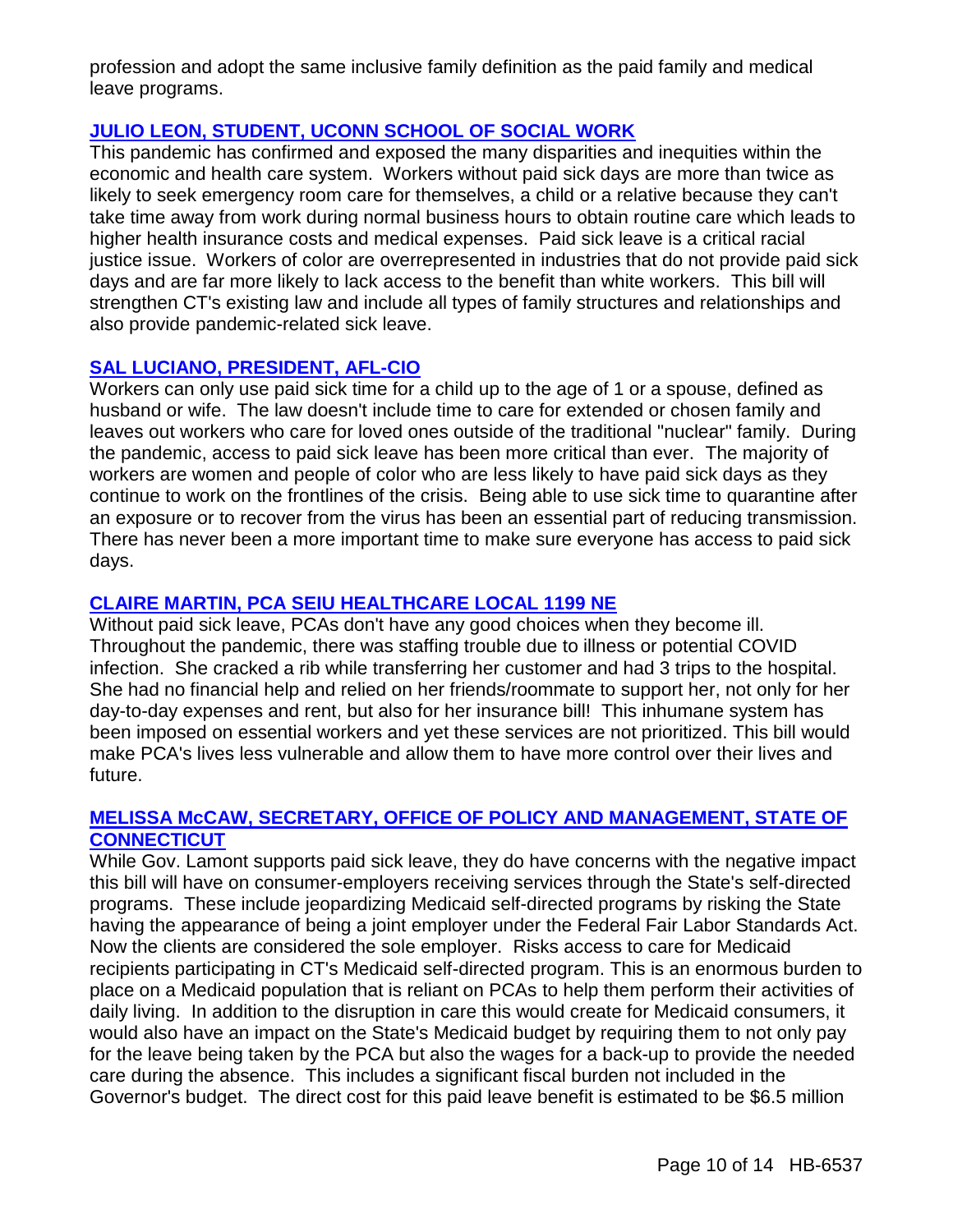per year. This does not include COVID19 related leave provisions. There are also infrastructure costs. The PCA Workforce Council is not the appropriate entity to administer a paid sick leave benefit. The Council does not have the staff and infrastructure to administer it. Federal paid sick leave benefits are currently in place through March 31, 2021 and would be extended to Sept. 30, 2022 if the latest federal COVID bill is passed. On Jan. 2, 2022, PCAs will be eligible for the State Paid Sick Leave for up to 12 weeks. They request the committee carefully consider the impact this bill would have on Medicaid self-directed programs.

#### **[CARLOS MORENO, STATE DIRECTOR, CT WORKING FAMILIES ORGANIZATION](https://www.cga.ct.gov/2021/LABdata/Tmy/2021HB-06537-R000304-Moreno,%20Carlos,%20State%20Director-Connecticut%20Working%20Families%20Org.-TMY.PDF)**

There are two major flaws with CT's paid sick days standard:

1. The business size is far too high at 50 employees and too many employees are left out. About ½ of all hourly employees need coverage. All other similar laws around the country apply to smaller businesses.

2. The list of job classifications is arbitrary, exclusionary and insufficient. No other paid sick day law does this. Our current law is not good enough and we have fallen behind on protections for our workers. This bill would bring our standards more in line with our neighboring states.

## **[JOHN MURPHY, UNITED AUTO WORKERS](https://cga.ct.gov/2021/labdata/tmy/2021HB-06537-R000304-Murphy,%20John-United%20Auto%20Workers%20Region%209A-TMY.PDF)**

Domestic workers have been purposely and systematically left out of most labor law protections. They are mostly women and people of color and some are immigrants. This would require employers to make any employment practice with regard to wages, vacation pay, sick leave and welfare benefits available to their employees. Domestic workers deserve the same protections most workers enjoy. They deserve workplace protections.

## **[GRETCHEN RAFFA, MSW, SENIOR DIRECTOR, PUBLIC POLICY, ADVOCACY &](https://cga.ct.gov/2021/labdata/tmy/2021HB-06537-R000304-Raffa,%20Gretchen,%20Senior%20Director-Planned%20Parenthood%20of%20Southern%20NE-TMY.PDF)  [ORGANIZING, PLANNED PARENTHOOD, SOUTHERN NEW ENGLAND, INC.](https://cga.ct.gov/2021/labdata/tmy/2021HB-06537-R000304-Raffa,%20Gretchen,%20Senior%20Director-Planned%20Parenthood%20of%20Southern%20NE-TMY.PDF)**

We must consider all aspects of a person's life including those affecting their economic stability. They have seen firsthand the juggling act people have to play each month to pay their bills and meet their basic needs. No one should have to make the decision on whether to stay home when they are sick or risking their economic stability by going to work and putting their own health, as well as others, as risk. Throughout this pandemic, we have seen workers making this decision many times.

## **[VASU REDDY, SENIOR POLICY COUNSEL FOR ECONOMIC JUSTICE NATIONAL](https://cga.ct.gov/2021/labdata/tmy/2021HB-06537-R000304-Reddy,%20Vasu,%20Senior%20Policy%20Counsel-Nat%20l%20Partnership%20for%20Women%20-%20Families-TMY.PDF)  [PARTNERSHIP FOR WOMEN & FAMILIES](https://cga.ct.gov/2021/labdata/tmy/2021HB-06537-R000304-Reddy,%20Vasu,%20Senior%20Policy%20Counsel-Nat%20l%20Partnership%20for%20Women%20-%20Families-TMY.PDF)**

There is a growing body of evidence showing the benefits and impacts of paid sick leave. Domestic workers, the majority of whom are women and people of color, are a critical part of the pandemic response and recovery and yet they are the least likely to have access to paid sick days. Still, they work on the frontlines of the crisis risking their own health and that of their families. This bill brings us closer to other state and local sick day laws and allows workers to use this benefit to care for a spouse, child of any age, grandparent or grandchild, parent, sibling or any individual related to the employee by blood or affinity who is the equivalent of a family member. Domestic workers must work through the pandemic or face high rates of unemployment. They should not be forced to choose between taking care of themselves and providing for their families.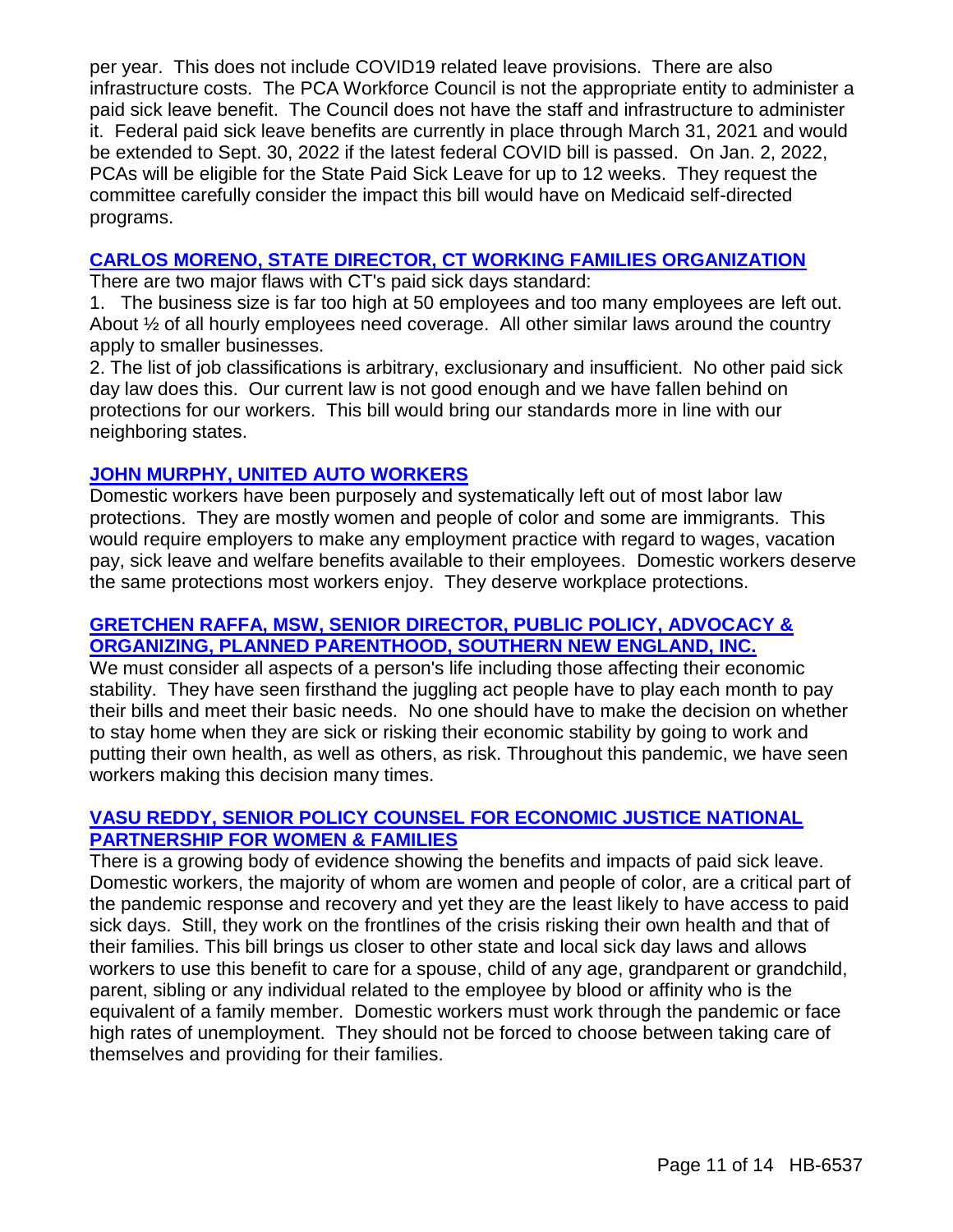## **[YAZMIN RODRIGUEZ, MEMBER, UNIDAD LATINA EN ACCION](https://cga.ct.gov/2021/labdata/tmy/2021HB-06537-R000304-Rodriguez,%20Yazmin-Unidad%20Latina%20en%20Acci-n-TMY.PDF)**

She and her entire family, husband and 3 children, were stricken with COVID-19. She works at a dry cleaner store, ironing clothes. She lost pay for all the weeks she did not work. Her husband also received no pay during this time. They still owe gas, electricity and back rent as they received no financial help whatsoever. She also mentioned the committee should provide a professional interpreter to make these hearings more democratic and accessible to the public.

## **[ABIGAHI TEPALE, MEMBER, UNIDAD LATINA EN ACCIONv](https://cga.ct.gov/2021/labdata/tmy/2021HB-06537-R000304-Tepale,%20Abigahi,%20Domestic%20Worker-Unidad%20Latina%20en%20Acci-n-TMY.PDF)**

She is a domestic worker being paid minimum wage, who starts work before 8 a.m. but does not have a regular time to end the work day. She does not receive overtime. She receives no break, not even to eat. She said they need the right to take a half hour break, the right to be paid for overtime, to have fair pay of at least minimum wage and to be able to request sick days. Workers in her position cannot enforce their rights in fear of being fired or deported. During the pandemic, they were laid off. If they became sick from COVID, not only did they suspend them, but none of them received any paid sick days. With no vacation, medical services or insurance, she feels they are treated as slaves.

## **[ANARILIS TOCHIMANI, MEMBER, CT WORKER CENTER](https://cga.ct.gov/2021/labdata/tmy/2021HB-06537-R000304-Tochimani,%20Anarilis-TMY.PDF)**

When first coming to the US from Puerto Rico with 4 children, she worked cleaning offices and was never recognized as a "normal" worker. They paid little and took advantage of her because she didn't speak English and she had no one to tell her about her rights. This made her realize she needed to go to school and learn English. She then took CNA, and medical coding and billing courses and is now working with the elderly. This is not a stable job and sometimes it depends on the calls she receives from the agency or people who trust her to care for their loved ones. She receives no benefits. All domestic workers deserve respect and be able to work with dignity, receive fair wages and have paid vacation, medical insurance, and sick days. Essentials are suffering during this pandemic, too.

#### **[NATALIA TRACY, EXECUTIVE DIRECTOR, BRAZILIAN WORKER CENTER, INC,](https://cga.ct.gov/2021/labdata/tmy/2021HB-06537-R000304-Tracy,%20Natalicia,%20Executive%20Director-Brazilian%20Worker%20Center-TMY.PDF)  [PROFESSOR, LABOR STUDIES, UMASS, CP-DIRECTOR, CT WORKER CENTER,](https://cga.ct.gov/2021/labdata/tmy/2021HB-06537-R000304-Tracy,%20Natalicia,%20Executive%20Director-Brazilian%20Worker%20Center-TMY.PDF)  [BRIDGEPORT](https://cga.ct.gov/2021/labdata/tmy/2021HB-06537-R000304-Tracy,%20Natalicia,%20Executive%20Director-Brazilian%20Worker%20Center-TMY.PDF)**

Domestic workers have been historically an "invisible" group of workers often working in private and out-of-view spaces and in our society have a long history of not recognizing as 'real work'. Regrettably, they were excluded from the protections of America's foundational labor legislation of the 1930s. They are still working to correct this unfortunate and unjust omission today. Many are women of color, immigrants, of low-income, and many speak other languages. Also, they are often single mothers who are heads of households. They require responsive community organizations who spend concerted energy to collaborate with state labor authorities to organize, educate, advocate and work for them and teach them to assert their rights regarding respect, dignity, and fair pay. This is a glaring racial disparity demanding correction. This group is comprised of PCAs, companions, caretakers, nannies, housecleaners. Some are in unions and some are not. Most are unorganized and privately employed. Many experience wage theft…underpayment of wages for their duties…because there is a lack of regulation, enforcement or public understanding of the laws against this. This bill will give the CT DOL and community partners the resources to work in collaboration to provide education and fair enforcement for the current labor laws.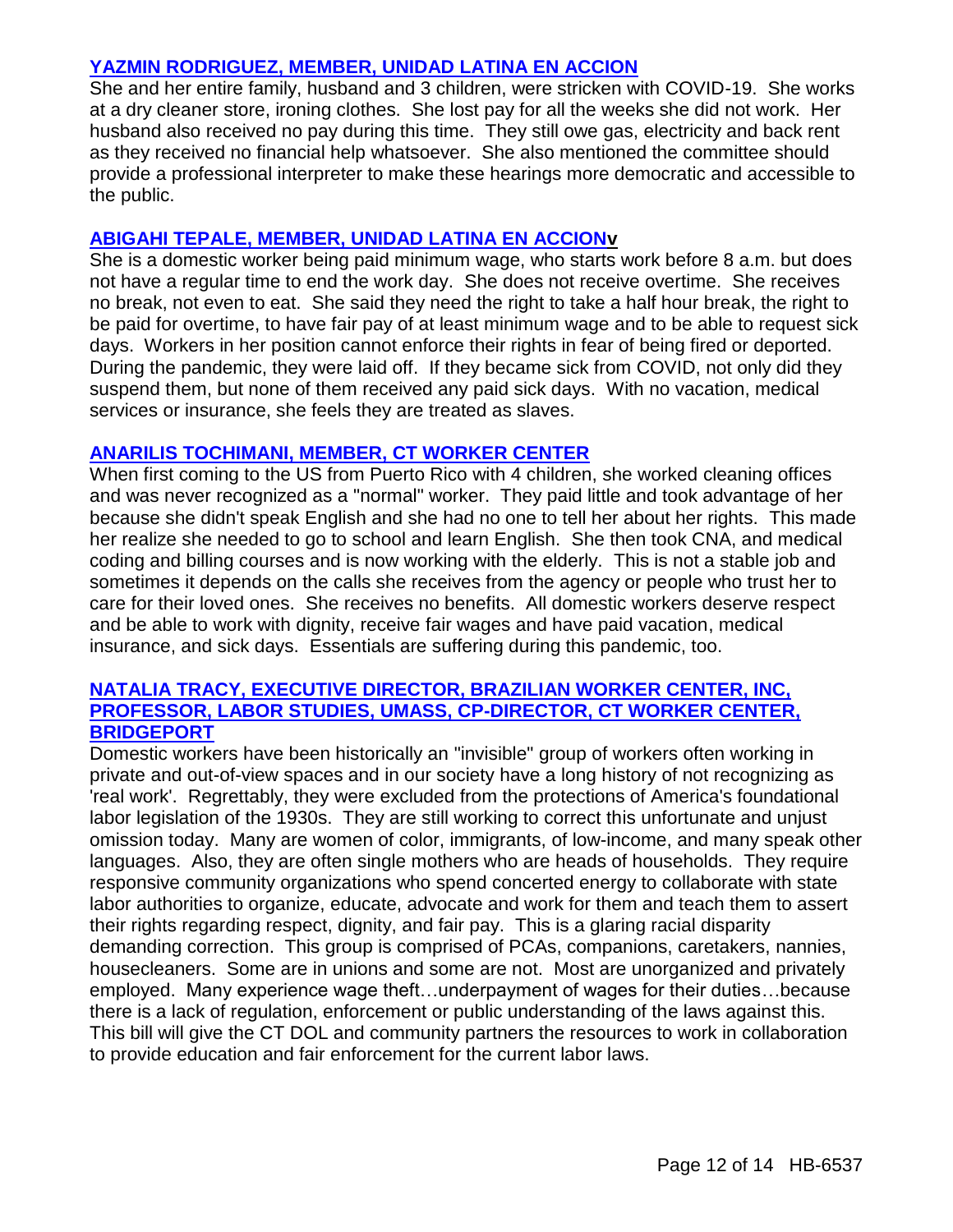## **[TERRELL WILLIAMS, PERSONAL CARE ATTENDANT, SEIU HEALTHCARE,](https://cga.ct.gov/2021/labdata/tmy/2021HB-06537-R000304-Williams,%20Terrell,%20Personal%20Care%20Attendant-SEIU%201199NE-TMY.PDF) SEIU 1199 [NE](https://cga.ct.gov/2021/labdata/tmy/2021HB-06537-R000304-Williams,%20Terrell,%20Personal%20Care%20Attendant-SEIU%201199NE-TMY.PDF)**

He takes pride and enjoys this job where wonderful relationships are developed with consumers. There is an instant reward when doing this work. He cares for 3 consumers and makes enough money to get by. However, when the pandemic began, the number of consumers went from 3 to 1. Instead of being able to keep a steady income, he had to adjust his budget to account for the loss of income. If domestic workers had benefits, it would give them greater peace of mind and enable them to begin addressing medical issues. They are caring for the most vulnerable, and all they are asking for is to be able to care for themselves too.

## **NATURE AND SOURCES OF OPPOSITION**

## **[ERIC GJEDE, VICE PRESIDENT, GOVERNMENT AFFAIRS, CBIA](https://cga.ct.gov/2021/labdata/tmy/2021HB-06537-R000304-Gjede,%20Eric,%20Vice%20President%20of%20Govt%20Affairs-CBIA-TMY.PDF)**

Among other benefits, this bill allows up to 80 hours of paid sick leave related to COVID-19 that can be used retroactively or up to four weeks after the public health emergency is over. This additional leave is duplicative of a federal leave benefit provided during the pandemic and the responsibility of providing this supplemental leave should remain with the federal government. This bill asks the smallest businesses to incur new costs. Over the past two years the 2019 session left small businesses wondering how they could sustain the financial impact of a new paid family leave and medical leave mandate as well as a yearly increase in the minimum wage. A year later, many of these same businesses were forced to shut their doors to comply with the pandemic restrictions, and many will not reopen. Some economists say it will take more than 10 years for our economy to fully recover. Small businesses are the backbone of the economy. They can't survive if they are expected to incur new costs and administrative burdens.

#### **[LUMBER DEALERS ASSOCIATION OF CT](https://cga.ct.gov/2021/labdata/tmy/2021HB-06537-R000304-Lumber%20Dealers%20Association%20of%20CT-TMY.PDF)**

This mandate would, in addition to allowing the immediate accrual and use of paid sick time to occur more rapidly, require employers to provide an additional 80 hours of paid sick time for COVID-19 related absences. While they understand and sympathize with the hardships families and individuals have suffered as a result of the pandemic, small businesses simply can't afford such a costly paid sick leave expansion. It will raise the cost of doing business, further erode the state's business climate and force businesses across the state to make difficult and unfortunate choices to cover this new unbudgeted perpetual expense. Also, the July 1<sup>st</sup> effective date provides insufficient time to prepare for the increased benefit tracking required. What some describe as "minor, administrative record keeping requirements" are in real practice an additional financial and time hurdle that businesses must adapt to with inadequate notice. LDAC want to protect their employees during tough times and pride themselves on offering paid leave as well as many other benefits including vacation time, health insurance, and retirement savings. Our independent, family-owned and operated businesses do not provide benefits because of any mandate, but to recruit and retain quality employees. CT, however, continues to adopt mandates that make it harder and more expensive to do business in the state. Take into consideration the effect on small businesses.